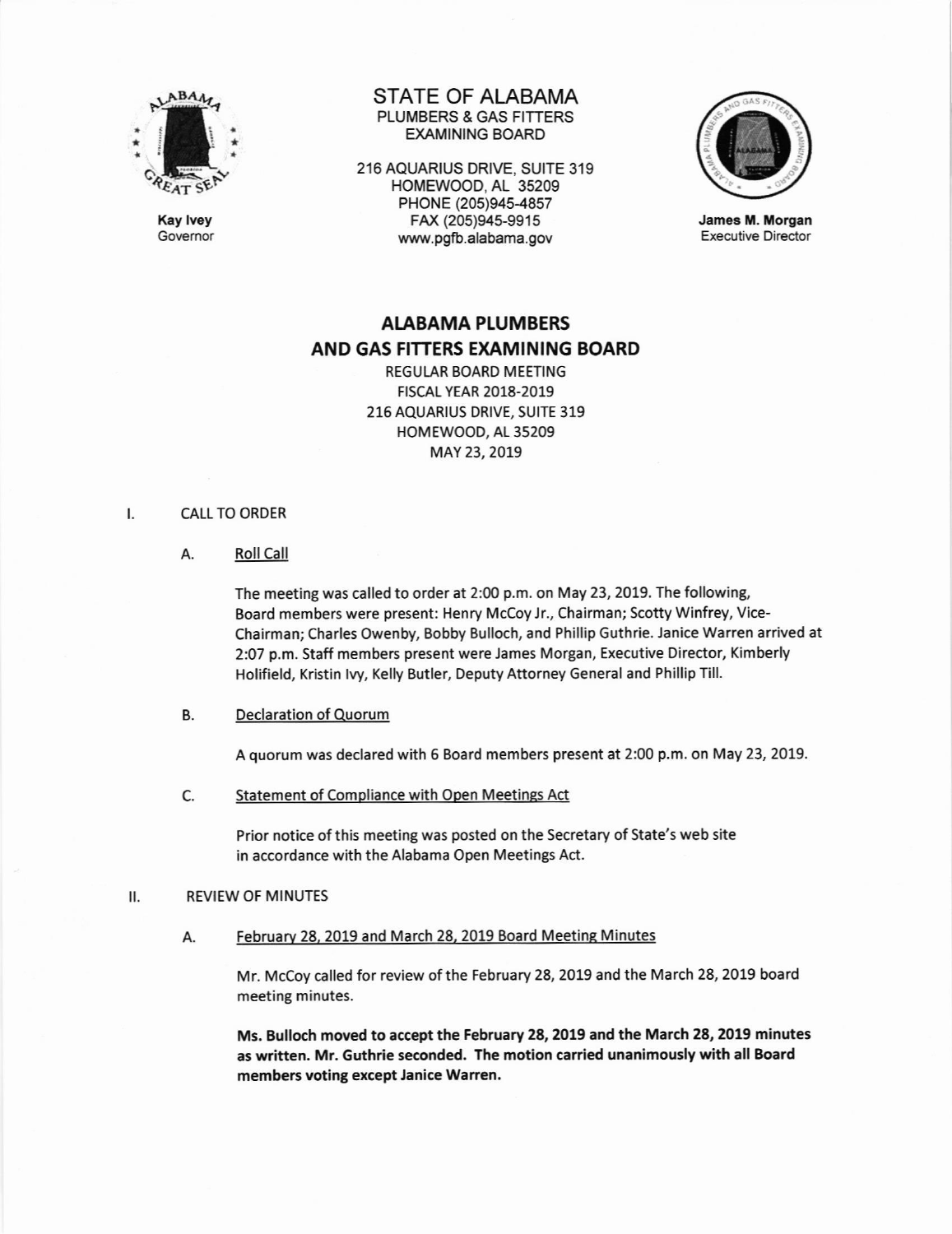### III. PUBLIC INPUT AND/OR APPEARANCES BEFORE THE BOARD

### A. Chad Hallmark

Mr. Hallmark appeared before the Board to request to be allowed to sit for the Journeyman Plumber/Gas Fitter exam based on his experience.

Mr. Owenby moved to allow Mr. Hallmark to sit for the Journeyman Plumber and Journeyman Gas Fitter exam, Ms. Warren seconded. Motion carried unanimously with all Board members voting.

### B. Daniel Haroer

Mr. Harper appeared before the Board to request to be allowed to sit for the Journeyman Plumber exam based on his experience.

Mr. Bulloch moved to allow Mr. Harper to sit for the Journeyman Plumber exam, Mr. Guthrie seconded. Motion carried unanimously with all Board members voting.

### IV. FINANCIAL STATEMENT

Mr. McCoy called for review of the April 30, 2019 financial statement.

Mr. Winfrey moved to accept the April 30, 2019 financial statement. Mr. Owenby seconded. Motion carried unanimously with all Board members voting.

# V. **INVESTIGATIVE COMMITTEE**

#### A. Investigative committee report

The committee reports of the lnvestigative Committee were given by Mr. Bulloch. The investigative Committee reviewed 15 cases. The committee opened 14 cases with probable cause, 1 case with probable for a suspension hearing, and close 1 case with no probable cause.

Mr. Owenby moved to accept the report given by the Investigative Committee to open 14 cases with probable cause, 1 case with probable cause for suspension hearing and close 1 case with no probable cause. Ms. Warren seconded. Motion carried unanimously with one recusal (Mr. Bulloch)

# B. Consent Agreements & Consumer Complaints